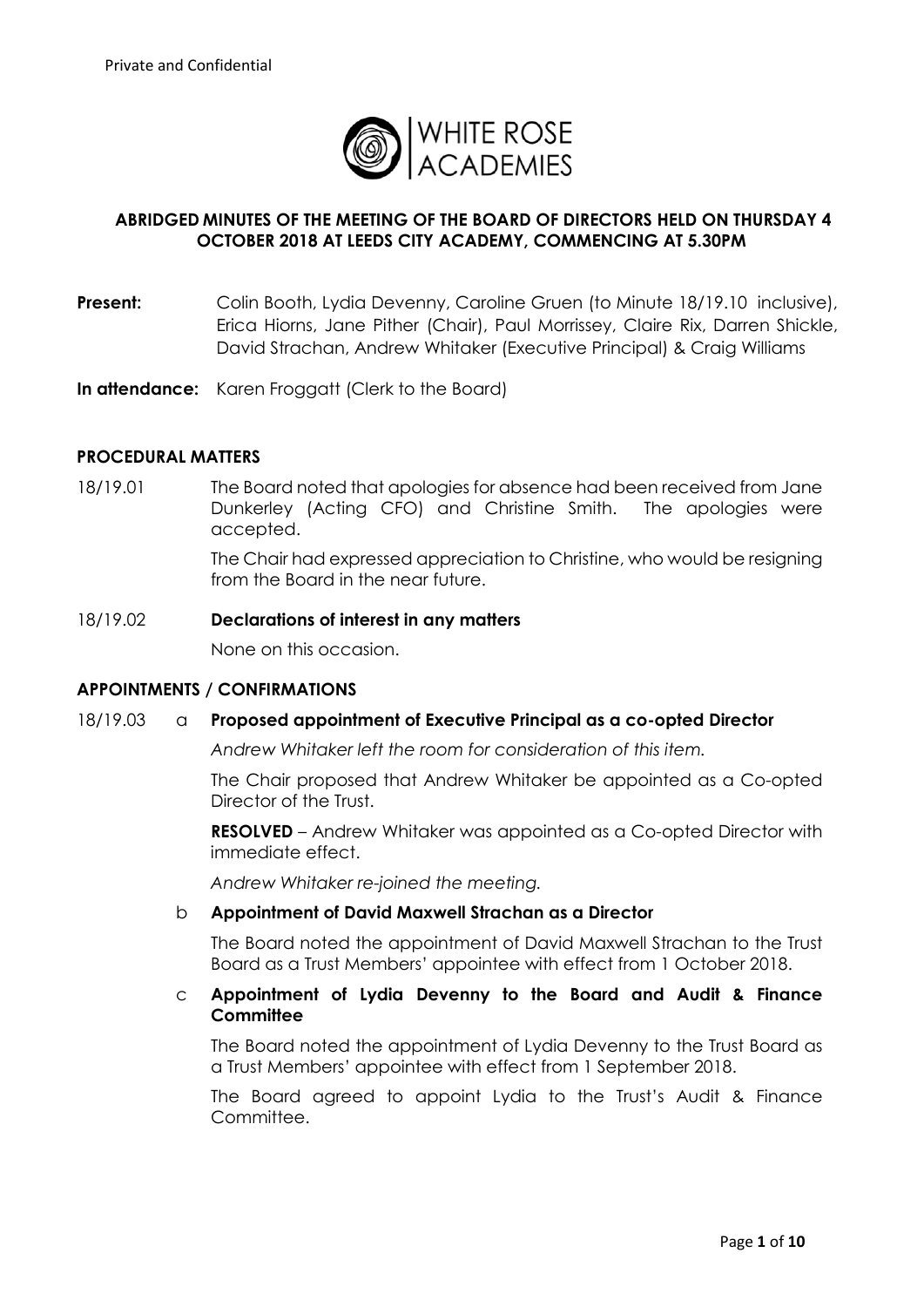# d **Appointment of Craig Williams to the Audit & Finance Committee**

The Board agreed to appoint Craig Williams to the Trust's Audit & Finance Committee.

## e **Appointment of an Audit & Finance Committee member to replace Simon Turner**

The Chair reported that efforts were underway to appoint a co-opted member of the Audit & Finance Committee to replace Simon Turner, who had resigned due to him joining a new employer.

**ACTION** – Efforts to continue to identify a co-opted member of the Audit & Finance Committee.

### f **Appointment of Chair of the Audit & Finance Committee**

The Chair proposed that Lydia Devenny be appointed as Chair of the Audit & Finance Committee for the 2018/19 academic year. The Board supported the proposal.

## g **Appointment of Link Governors: Safeguarding, SEND, Health & Safety and Equality & Diversity**

The Board appointed the following Directors as Link Governors for 2018/19:

- Craig Williams SEND
- Claire Rix Health & Safety and Safeguarding
- Darren Shickle Equality & Diversity.

**ACTION** – Clerk to source Link Governor guidance for the roles, particularly re SEND.

### h **Appointment of Chairs of LABs**

The Board agreed the following in respect of Chairs of Local Accountability Boards:

- that Paul Morrissey continue to Chair the Leeds City Academy LAB for 2018/19
- that Darren Shickle continue to Chair the Leeds East Academy LAB for 2018/19
- that Caroline Gruen be appointed Interim Chair of Leeds West Academy LAB pending an alternative appointment.

### **BOARD MINUTES AND MATTERS ARISING**

### 18/19.04 a **Minutes of meeting held on 19 July 2018**

The Minutes of the previous meeting were considered.

**RESOLVED** – The Minutes of the meeting held on 19 July 2018 were agreed as a correct record.

### b **Matters arising**

### i **Summary of matters arising from previous meeting/s**

The summary of matters arising was considered and the current status of each matter was noted.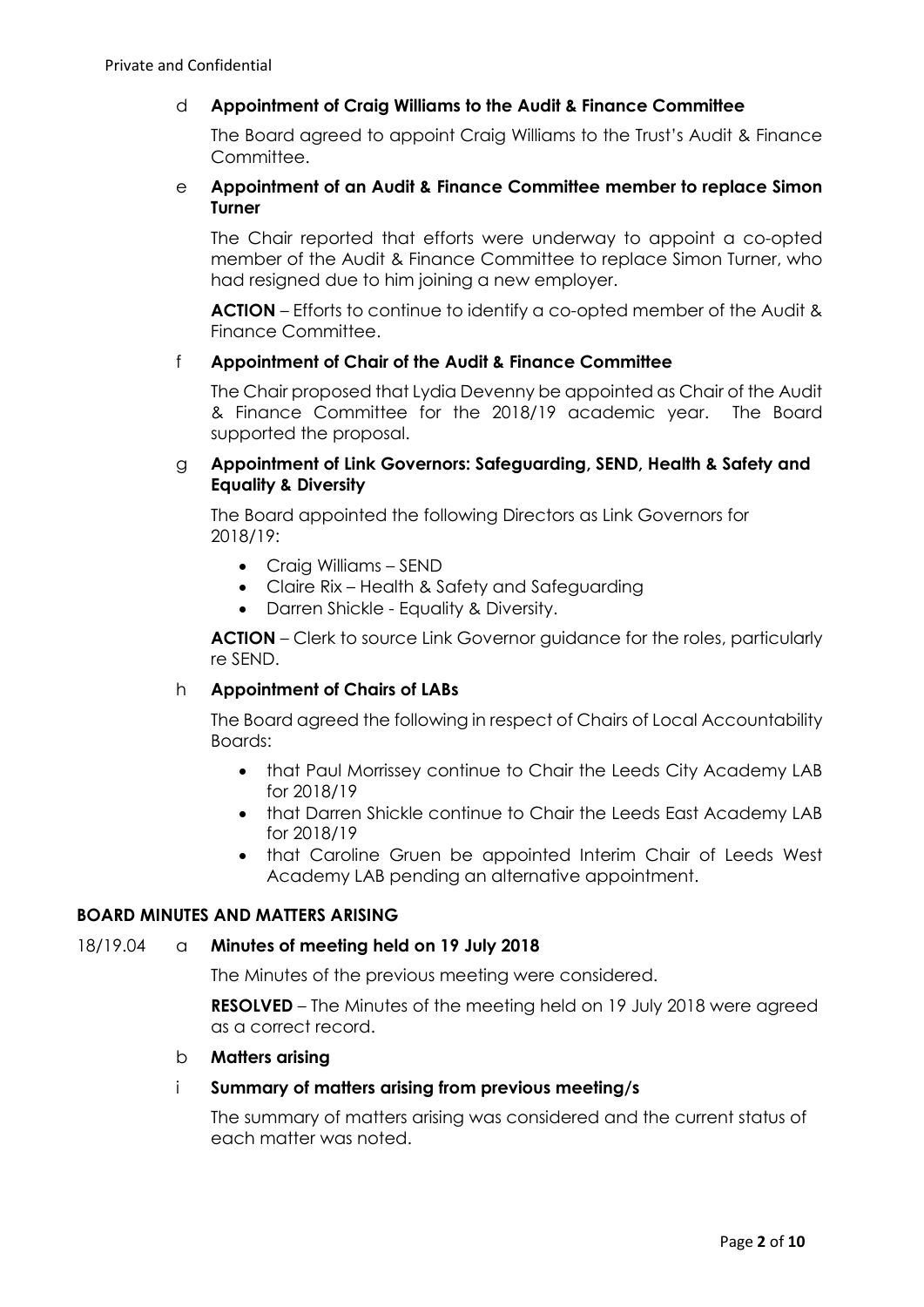# ii **Other matters arising (if any)**

The Executive Principal (EP) responded to a question regarding the level of contribution expected by Government to the increased cost of teachers' pay. It was noted that this would be clarified by the time of the Board considering the budget re-forecast.

## **COMMUNICATIONS**

## 18/19.05 a **Letter to Trust Accounting Officers**

The Board received and noted a letter to Accounting Officers dated 18 September 2018 from Eileen Milner, Chief Executive of the ESFA. The increased emphasis on related party transactions was noted.

# **b Chair's, Directors' and Executive Principal's communications**

The following were reported and noted:

- the one-to-one meetings during Summer involving the Chair and each Director
- the Leeds City College (LCC) Cross-Group meeting held earlier that week to discuss strategic matters. A Director referred to the opportunity for input / expertise to be sought from other parts of the LCC Group where appropriate. The Chair recommended that Directors attend future meetings where possible
- the appointment of Wellspring Academy Trust to provide governance services to the Trust
- communications from Ofsted to the Chair regarding a safeguarding matter. The Chair reported that the matter was concluded though would be kept on file.

The Board congratulated Management on the Trust's high profile involvement in the recent Parliamentary Review.

A Director reported that he was aiming to facilitate a meeting with various partners, with the aim of brokering closer ties regarding young people in care.

### c **Safeguarding issues and updates**

There was nothing to report on this occasion.

### d **Frequency of future Link Governor reports**

It was agreed that the Equality & Diversity Link Governor reports would be provided to the Board annually. With regard to the frequency and timing of other reports, it was agreed that this would be further considered.

**ACTION** – Proposed schedule of Link Governor Reports to be considered at the next Board meeting.

### e **Feedback from Local Accountability Board meetings**

LAB Chairs drew attention to current matters.

With regard to communications between the Board and LABs, it was agreed that the Clerk would produce reports after each Board meeting for circulation to LABs. It was also agreed that similar reports would be produced regarding Trust Audit & Finance Committee meetings.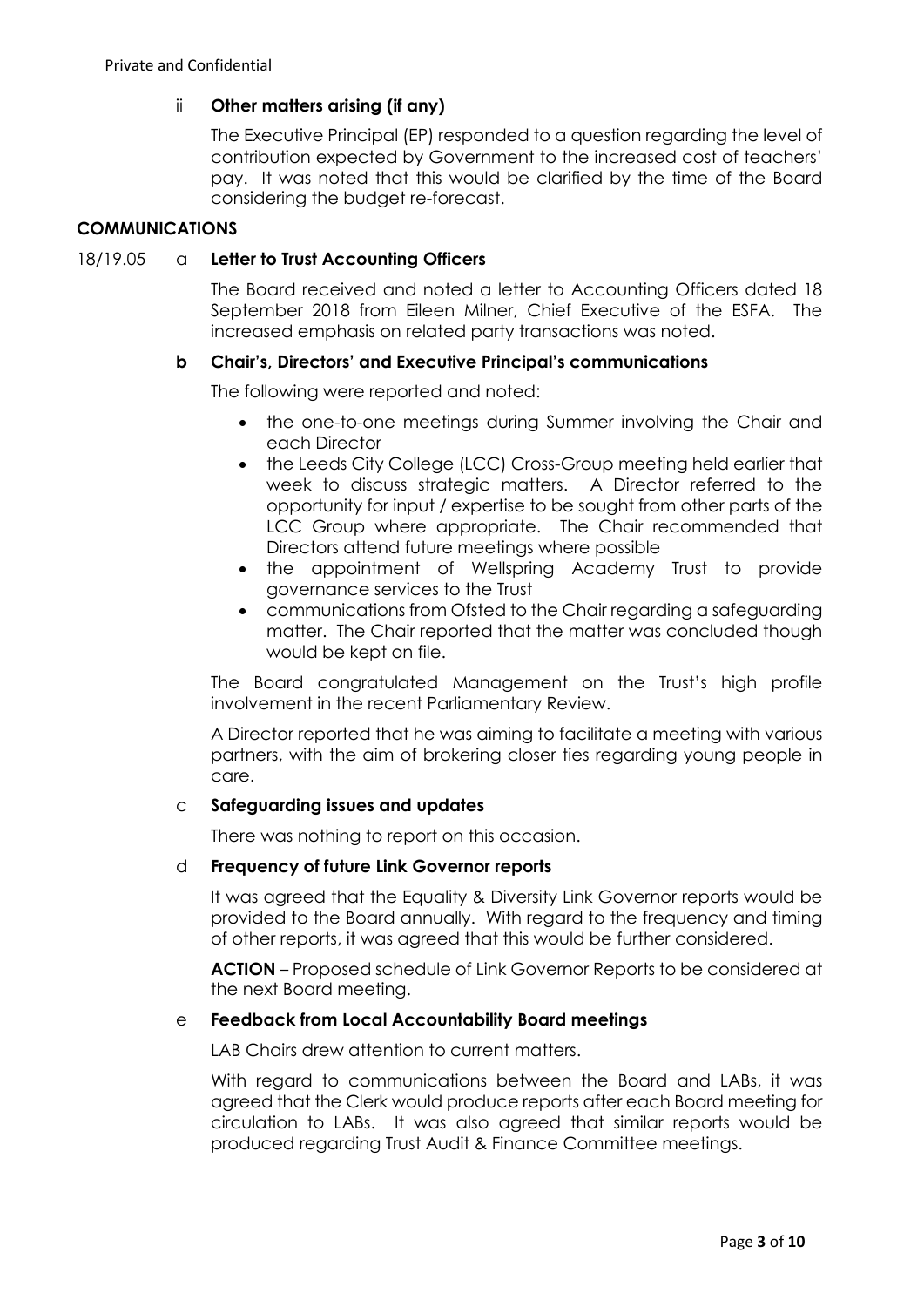**ACTION** – Reports of Board and Audit & Finance Committee meetings to be circulated to all LAB members on an ongoing basis.

# **BOARD COMMITTEE MATTERS**

## 18/19.06 a **Proposed disbanding of Remuneration Committee**

The Chair proposed that the Remuneration Committee be disbanded. The Board supported the proposal though agreed that consideration of remuneration matters needed to be accommodated in the Board's meeting calendar.

**ACTION** – Scheduling of remuneration discussions to be agreed by the Board.

### **PERFORMANCE MANAGEMENT & SCRUTINY – SCHOOL IMPROVEMENT**

#### 18/19.07 a **Executive Principal's Presentation**

The EP gave a detailed presentation to the Board, referring to the following areas:

- 2017/18 student achievement and attainment performance
- external quality assurance reviews by Mark Feldman, School Improvement Partner
- Leeds City Council safeguarding reviews
- building inspection reviews
- the recent external governance reviews *(refer to Minute 18/19.09 a)*
- attendance strategy
- IT development
- **IFA** expansion
- the Trust's structure
- the Governance Portal *(refer to Minute 18/19.09 e)*
- the ESFA's recent letter to Accounting Officers *(refer to Minute 18/19.05 a).*

The EP reported that Trust-wide templates had been developed for all major reports to be presented to the Board and LABs.

It was noted that the presentation would be circulated electronically for Directors' attention. Key matters of note were as follows:

### (i) **Student achievement**:

- headline measures in respect of Progress 8, which tracks progression in respect of eight GCSE subjects, were noted. Some improvement had been achieved compared to previous years
- Progress 8 maths results being in line with national averages
- a challenge being submitted to the Exam Board regarding 18 students having the same grade in English, which had impacted on LEA's overall result
- 'Basic Measures' re student achievement and attainment
- overall EBACC results improving year on year and 'Open Basket' measures (English, maths, geography, history & a modern foreign language) having achieved improvement in the Attainment 8 Open Category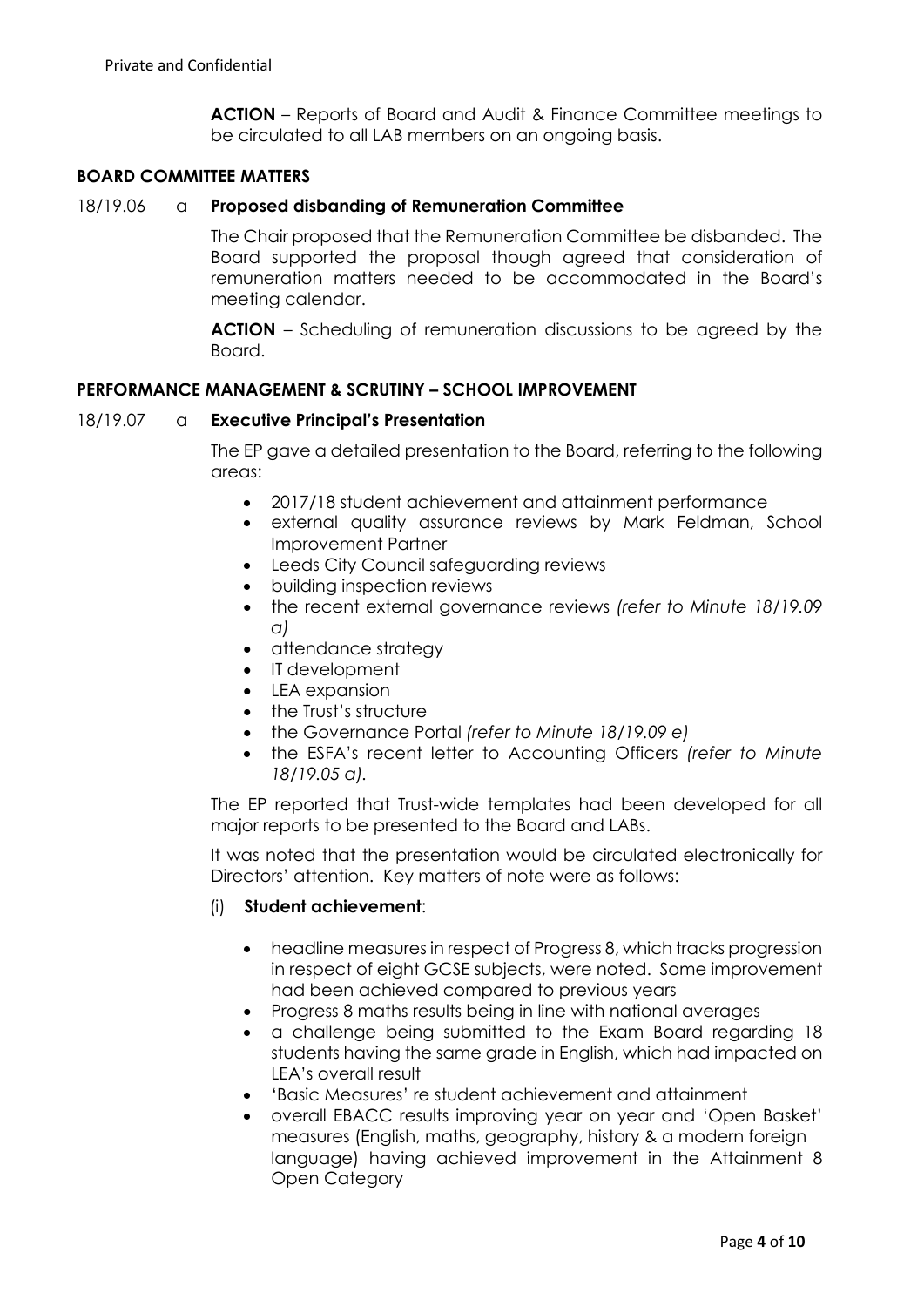- it was noted that no pupils had sat the ECDL qualification in 2017/18, unlike recent years
- reference to achievements by subject, demonstrating some strong results
- actions to be taken to result in a higher proportion of pupils achieving GCSE grade 4 in core subjects, increases in non-core subjects; EBACC subjects needing to be developed and the need to strengthen MFL (modern Foreign Languages) across the Trust.

The EP outlined a range of actions being taken to address these challenges, including increased staff CPD, the development of a Middle Leaders Competency Framework, greater sharing of practice between academies and specific literacy and numeracy strategies.

The EP responded to questions regarding:

- a summary highlighting the highest pass rates per subject (slide 9) only referring to the academy which had performed best in this subject, rather than all three
- the performance of sub-sections of cohorts, with particular reference to gender, ethnicity and Pupil Premium versus non Pupil Premium pupils
- the academies increasingly working in collaboration and sharing good practice and learnings
- the Trust's ongoing engagement with The Gorse Academies Trust.

# (ii) **School Improvement Partner Reviews**

The EP reported that in addition to the reviews undertaken by the School Improvement Advisor, the North Yorkshire School Improvement Service had been commissioned to undertake two-day quality assurance reviews at each academy, involving observations, book reviews and other activities. Outcomes had been graded with reference to the Ofsted Framework. Gradings by academy and by category were reported to the Board – most being Grade 2, which equated to Ofsted 'good'.

The Board noted that it was hoped that Ofsted inspections would be carried out in the near future and noted that the Regional Schools Commissioner was supportive of early inspections taking place.

### (iii) **Leeds City Council safeguarding reviews**

The EP reported that safeguarding standards had been assessed as good across all academies, with any actions arising from the reviews being captured in the Academy Development/Improvement Plans. LABs were being provided with copies of the reports for discussion.

### (iv) **Building inspection reviews**

The EP referred to Gallagher Risk Management having undertaken building inspection reviews at each academy in June/July. Summarised outcomes were reported to the Board and would be considered by LABs. As with safeguarding, actions highlighted by the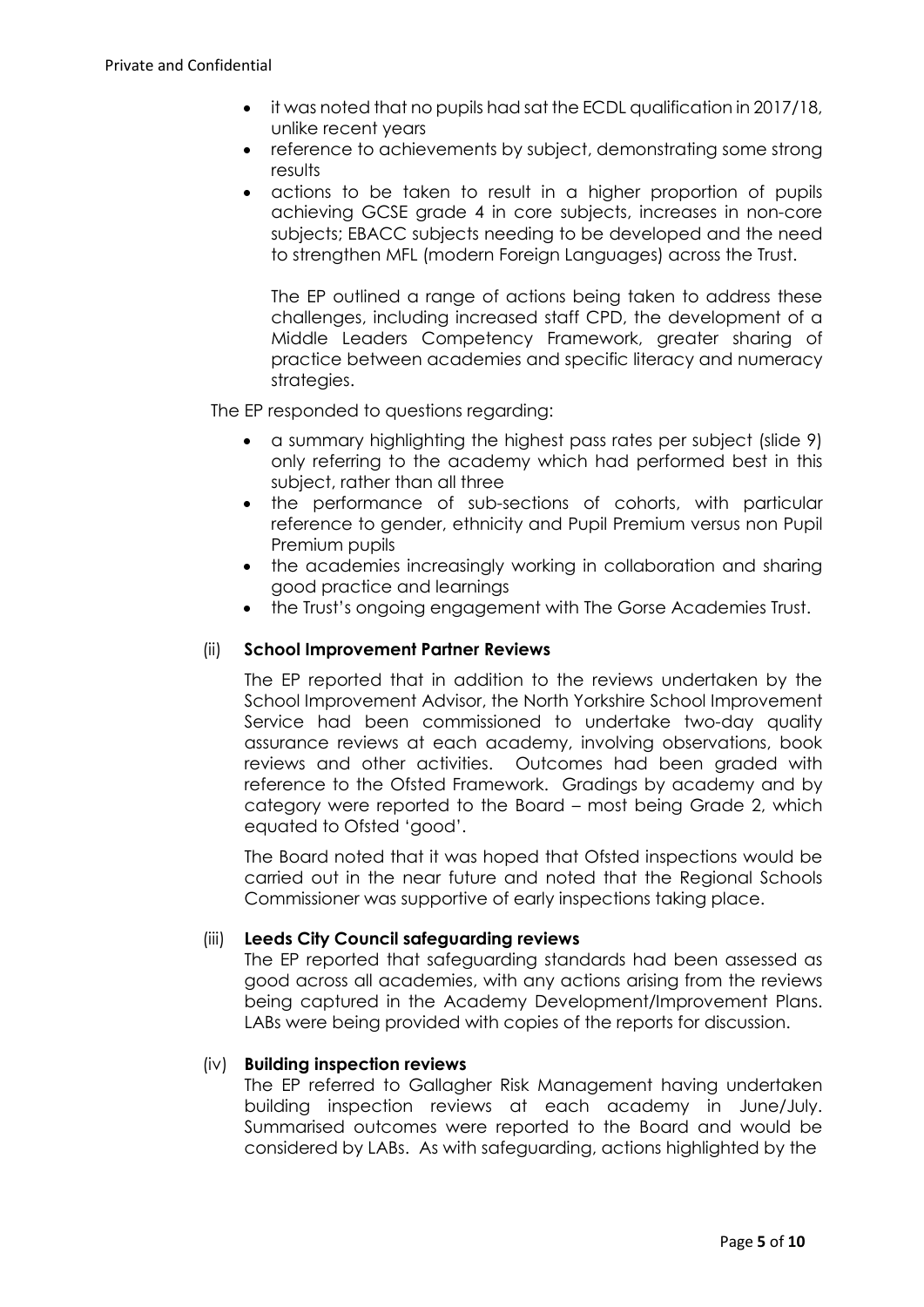reviews would be captured in each Academy's Development/Improvement Plan.

## (v) **Attendance strategy (2% Club)**

The EP reported that attendance across the Trust was currently 94%, against a national average of c95%. He reported that the origin of the '2% Club' related to the objective of increasing attendance to a consistent 96%.

It was noted that attendance updates would be the subject of reports to LABs on an ongoing basis.

The various strategies/initiatives being employed to improve attendance levels at all academies were outlined to the Board. The positive impact on attendance of Romanian pupils of school premises being used by the Romanian Embassy to renew passports was welcomed by the Board.

The EP responded to questions regarding attendance levels per subsection of students.

# (vi) **IT development**

The EP referred to investment in the IT infrastructure as part of a 3-5 year strategy. It was noted that Leeds City College provided IT services to the Trust.

The EP responded to questions regarding the increasing demand for IT hardware in schools, which was reflected in the infrastructure strategy.

**ACTION** – Report to be provided to the Board in Spring 2019 regarding the investment in the academies' IT infrastructure.

### (vii) **Trust structure**

The Board received and noted Trust structure charts and the highlighting of the four key areas of the Trust's central support functions (monitoring and improving standards, financial management, building and facilities management and the HR service) in addition to communications and marketing, the development of income generation channels and support in respect of the Trust's growth strategy, funded by a contribution of 5% of each academy's General Annual Grant (GAG). The EP referred to the roles of members of the Central Team and indicated that an intern had been appointed to the Operations Support Team.

The EP responded to questions regarding the potential to source interns from communities around the academies, details of the basis of the Apprenticeship Levy, the Trust's practice regarding tenders for the supply of catering and other services and suggested links with housing associations. With regard to third-party providers, the EP was asked to encourage these to employ former pupils where appropriate.

### b **Academy Improvement Partner's Report /Work Programme for 2018/19**

It was noted that no reports from the Academy Improvement Partner (AIP) were available for review on this occasion.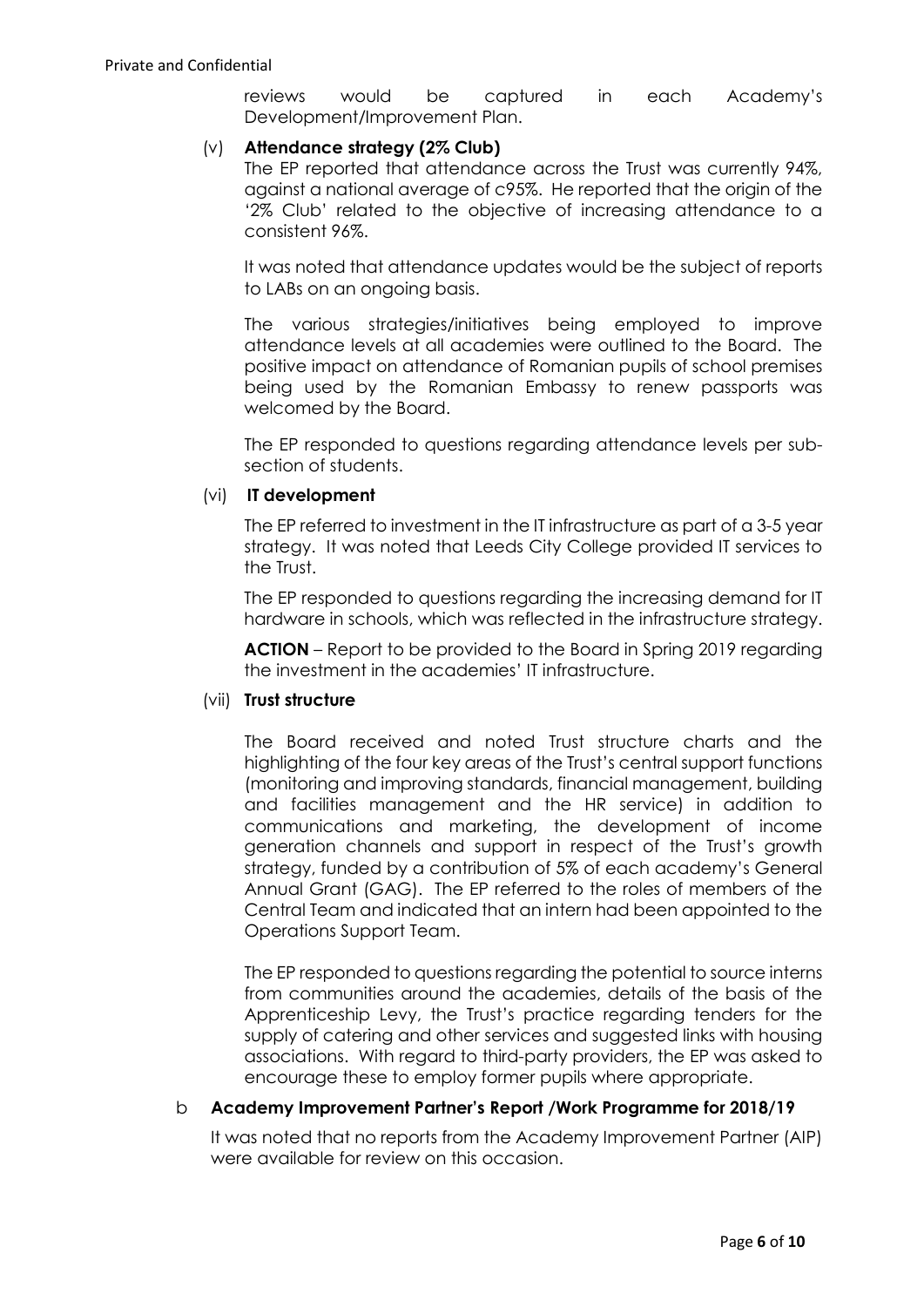It was also noted that the Chair, EP and Erica Hiorns would be meeting to determine Mark Feldman's work schedule for the remainder of his term in the role. Final reports should be available for the Board and LABs in January 2019.

## **ACTIONS:**

- AIP's work plan for the coming period to be agreed shortly
- final reports to be available for consideration by the Board and LABs in January 2019
- plans to be put in place to appoint a new AIP.

### **PERFORMANCE MANAGEMENT & SCRUTINY – FINANCE AND AUDIT**

### 18/19.08 a **Management Accounts Update**

As the Chair had advised prior to the meeting, the Board noted that a management accounts update wasn't available due to the Acting CFO's illness. It was noted that this would (as usual) be considered in detail at the forthcoming meeting of the Trust's Audit & Finance Committee, further to which there would be a full report to the next Board meeting.

**ACTION** – Management Accounts to be considered at next Audit & Finance Committee meeting.

### b **Academies Financial Handbook**

The Board received and noted the Academies Financial Handbook 2018, which would be considered on the agenda of the Audit & Finance Committee meeting. The EP drew attention to key changes from the previous version, as set out on pages 6 & 7 of the Handbook.

It was noted that management accounts were required to be produced monthly in future, to be shared with the Chair of the Trust every month and other Board members six times a year.

**ACTION** – Compliance with this requirement to be actioned with effect from the production of the first management accounts of the new academic year.

### c **WRAT Financial Regulations**

It was noted that the Trust's draft Financial Regulations would be considered at the forthcoming meeting of the Audit & Finance Committee, then circulated to the Board.

**ACTION** – Draft Financial Regulations to be considered at next Audit & Finance Committee meeting then submitted to the Board for approval.

### d **Leeds West Risk Audit Report –July 2018**

The Leeds West Academy (LWA) Risk Audit Report produced by Gallagher was received and noted. The report would be considered at the forthcoming meeting of the Academy's LAB.

**ACTION** – Risk Audit Report to be considered by LWA LAB.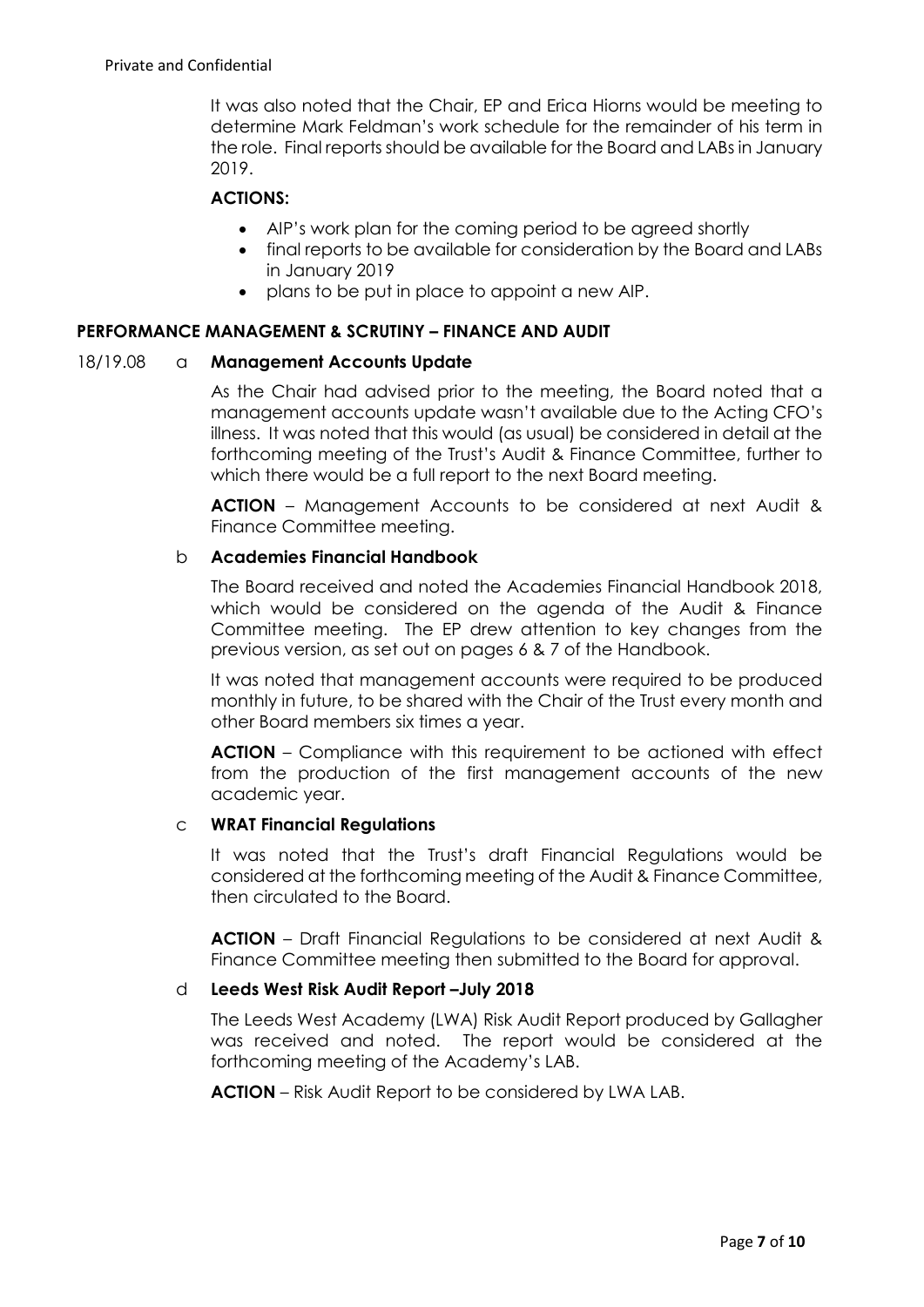## e **Scheduling of review of Risk Register**

It was noted that Academy Risk Registers would be considered at the forthcoming meetings of each LAB and at the Trust Audit & Finance Committee meeting.

**ACTION** – Risk Registers to be considered by each LAB and the Trust Audit & Finance Committee, which would highlight key matters to the Board.

### **GOVERNANCE MATTERS**

#### **18/19.09** a **Outcome of Governance Reviews**

The Board considered the reports of external governance reviews conducted by Terry Elliott NLG (Chair of The Gorse Academies Trust) and Mark Feldman, School Improvement Advisor. It was noted that the reports would be considered at the forthcoming LAB meeting.

It was agreed that matters highlighted in the reports would be considered at the Board Away Day in early 2019.

#### **ACTIONS AGREED:**

- Governance Reports to be considered at each LAB meeting
- Governance Reports to be further discussed at Board Away Day.

#### b **Register of Interests / disqualification**

The Clerk advised that she would communicate with each Director in the near future regarding updating the Trust's Register of Interests, highlighting changes to the requirements of charity trustees.

**ACTION** – Clerk to communicate with Directors regarding the matters outlined.

### c **Keeping Children Safe in Education / Prevent Guidance**

The Board received and noted the revised 'Keeping Children Safe in Education' guidance (September 2018) for schools and colleges on safeguarding and safer recruitment. It was noted that Directors were required to confirm that they had read and understood the guidance.

Helpful information provided to the EP by a Director regarding the updated guidance was received and noted.

The Clerk referred to the Prevent Duty Guidance (July 2015) and indicated that an annual confirmation that this had been read and understood was also required.

**ACTION** – Clerk to seek confirmation of Directors' understanding of both sets of guidance by separate cover.

#### d **Director training and development**

Discussion took place regarding Director training and development. The Chair indicated that she had recently undertaken Safeguarding training and the Chair of Leeds City Academy LAB referred to his recent attendance at a Staff Safeguarding training session.

It was agreed that designated Safeguarding Link Governors on LABs should undertake safeguarding training if they had not already done so.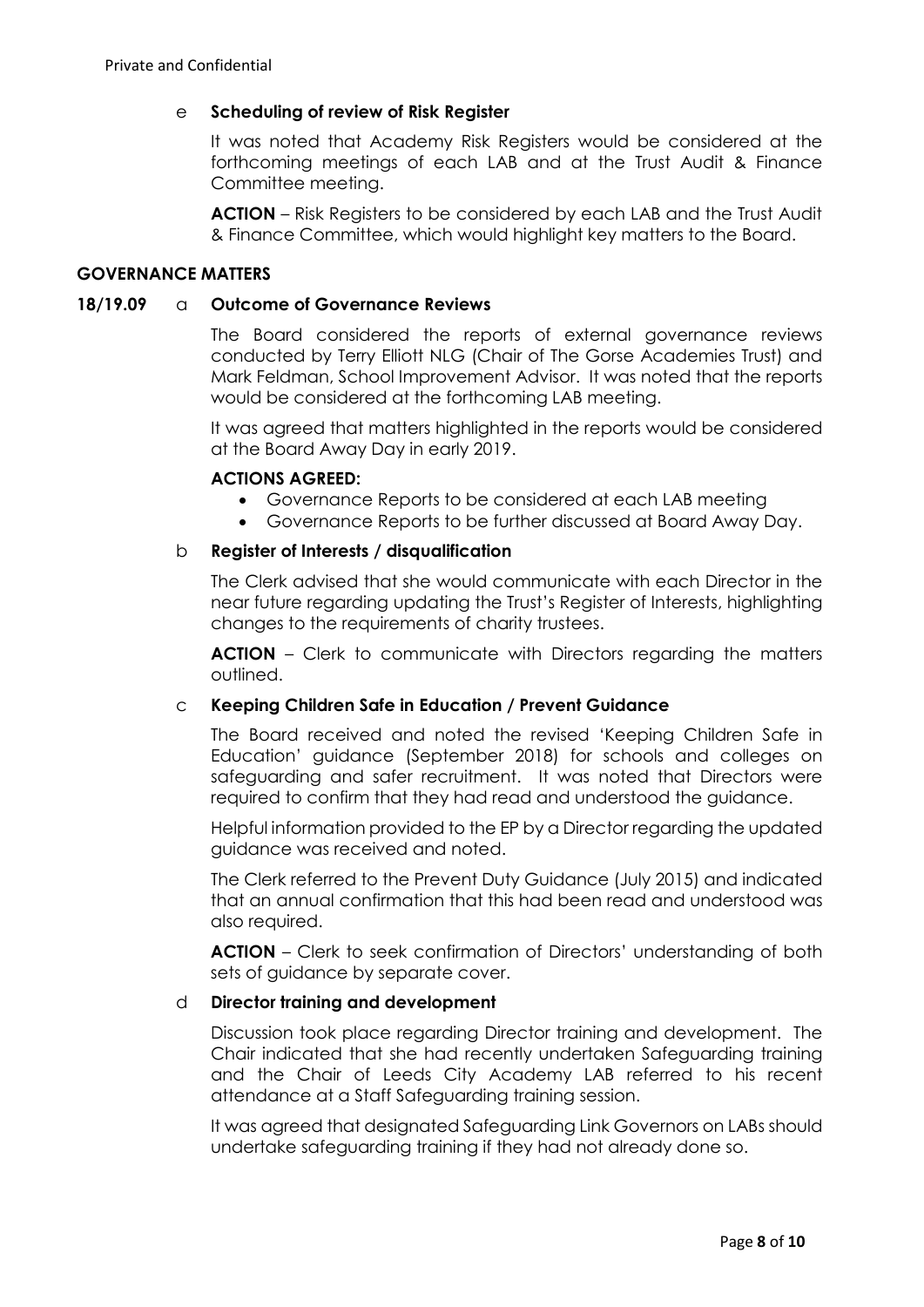It was agreed that the Board would give consideration to engaging in relevant training and development and that confirmation would be provided of the sum budgeted for Director training.

**ACTION** – The following to be actioned:

- consideration of safeguarding training for Safeguarding Link **Governors**
- consideration of other training and development to be undertaken by the Board
- confirmation by the Acting CFO of the sum budgeted for Director training.

# e **Allocation of Trust email accounts / update re iPads / development of portal**

The following was reported by the EP:

- all Directors and LAB members having been issued with Trust email accounts. It was agreed that passwords would be re-issued and that guidance would be provided to assist with accessing the accounts and also re-directing emails to their personal email address
- that arrangements would be made to issue Directors with Trust IPads (or equivalent) where required, to assist with the aim of progressing to largely paperless Board meetings. With regard to LAB members' electronic access to documentation at meetings, it was agreed that options would be considered
- reference to the development of a Trust portal, which should be completed by the end of the year. Directors and LAB members would be provided with ongoing access to the portal, in order to view meeting papers and various other data / documentation.

**ACTION** – The first two matters outlined would be actioned in the near future, with an update on the third matter to be provided at the next Board meeting.

### **OTHER MATTERS**

### 18/19.10 a **Proposals re recruitment of CFO**

The Board considered a paper produced by the EP regarding the recruitment of the Trust CFO, including a proposed job description and person specification.

It was noted that in addition to reporting to the Board, the appointee would report operationally to the EP and would have an ongoing relationship with Leeds City College's Director of Finance.

Discussion took place regarding the content of the paper, further to which a number of minor changes were highlighted to the EP. With regard to differing views regarding whether being a qualified accountant should be an essential requirement, it was agreed to proceed with this being a desirable requirement, rather than essential.

The Board approved the proposals subject to the changes requested.